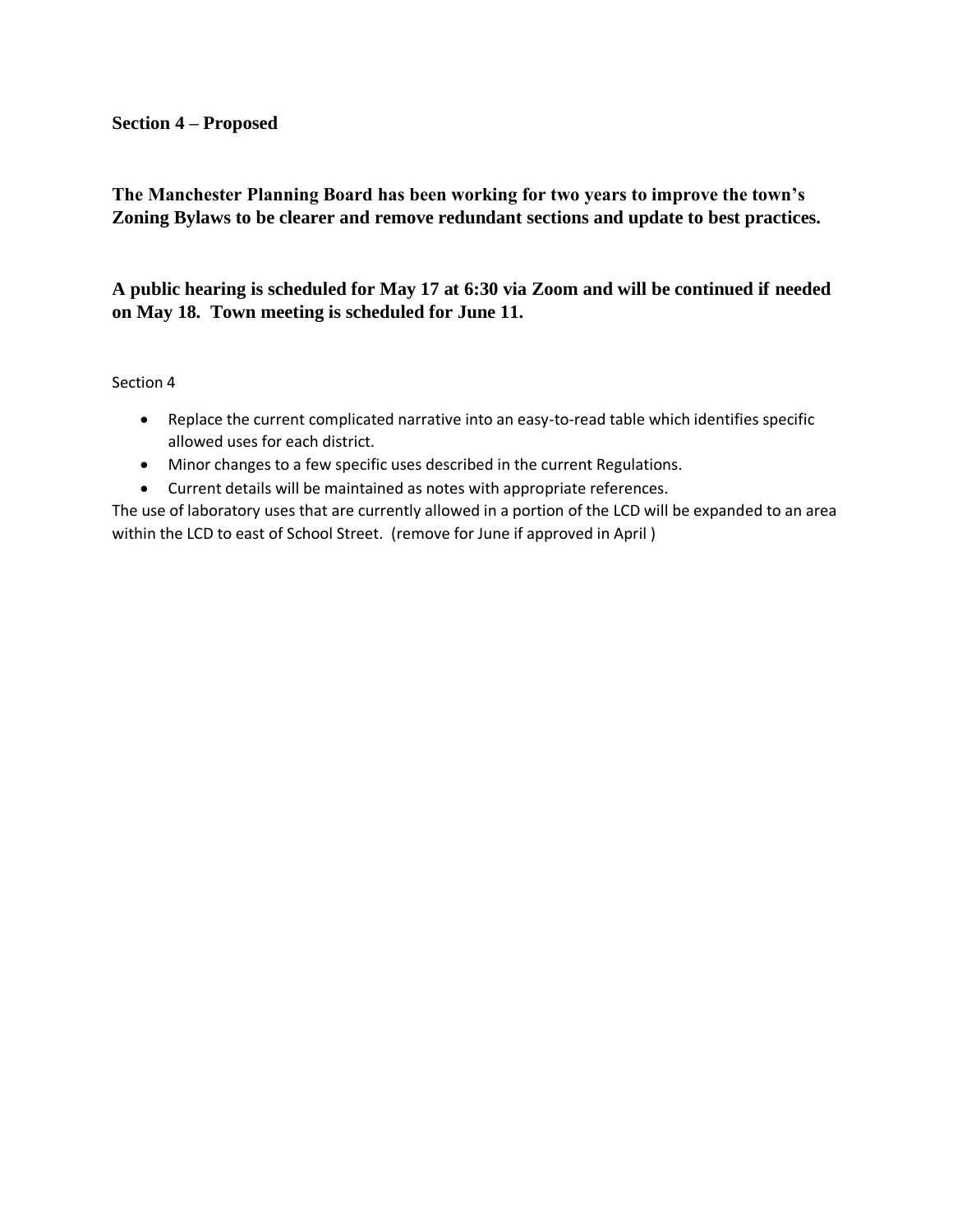# **SECTION 4.0 USE REGULATIONS**

# **4.1 PRINCIPAL USES.**

**4.1.1 Applicability of Use Regulations.** Except as otherwise provided by law, in each district no building, structure, or land shall be used or occupied except for the purposes permitted as set forth in the accompanying Table of Use and Parking Regulations. Any principal or accessory use not listed shall be construed to be prohibited.

1. No dwelling shall be erected except on a lot fronting on a street, and there shall be not more than one principal residential building on any lot.

**4.1.2 Permitted Uses.** In the following Table of Uses, the uses permitted by right in the district shall be designated by the letter (Y). Uses designated (N) shall not be permitted in the district. Those uses that may be permitted by special permit in the district, in accordance with Section10.5, shall be designated by identification of the Special Permit Granting Authority, which is either:

| ZBA       | Zoning Board of Appeals |
|-----------|-------------------------|
| <b>PB</b> | <b>Planning Board</b>   |
| SВ        | Select Board            |

**4.1.3 Uses Subject to Other Regulations.** Uses permitted by right or by special permit shall be subject, in addition to these use regulations, to all other provisions of this Bylaw.

# **4.2 TABLE OF USES**

See Table at the end of Section 4

# **4.3 ACCESSORY USES.**

## **4.3.1 Permitted Accessory Uses in All Districts.**

Allowed permitted accessory uses are defined by the Table of Uses. In the all Districts, accessory uses not listed in section 4.3.2 or in the Table of Uses are prohibited.

**4.3.1 Non-Residential Accessory Uses.** Any use permitted as a principal use is also permitted as an accessory use provided such use is customarily incidental to the main or principal building or use of the land. Any use authorized as a principal use by special permit may also be authorized as an accessory use by special permit provided such use is customarily incidental to the main or principal building or use of the land. Any use not allowed in the district as a principal use is also prohibited as an accessory use. Accessory uses are permitted only in accordance with lawfully existing principal uses. In all instances where site plan review and approval is required for a principal use, the addition of any new accessory use to the principal use, where such addition exceeds the thresholds established in Section 12.6 shall also require site plan review and approval.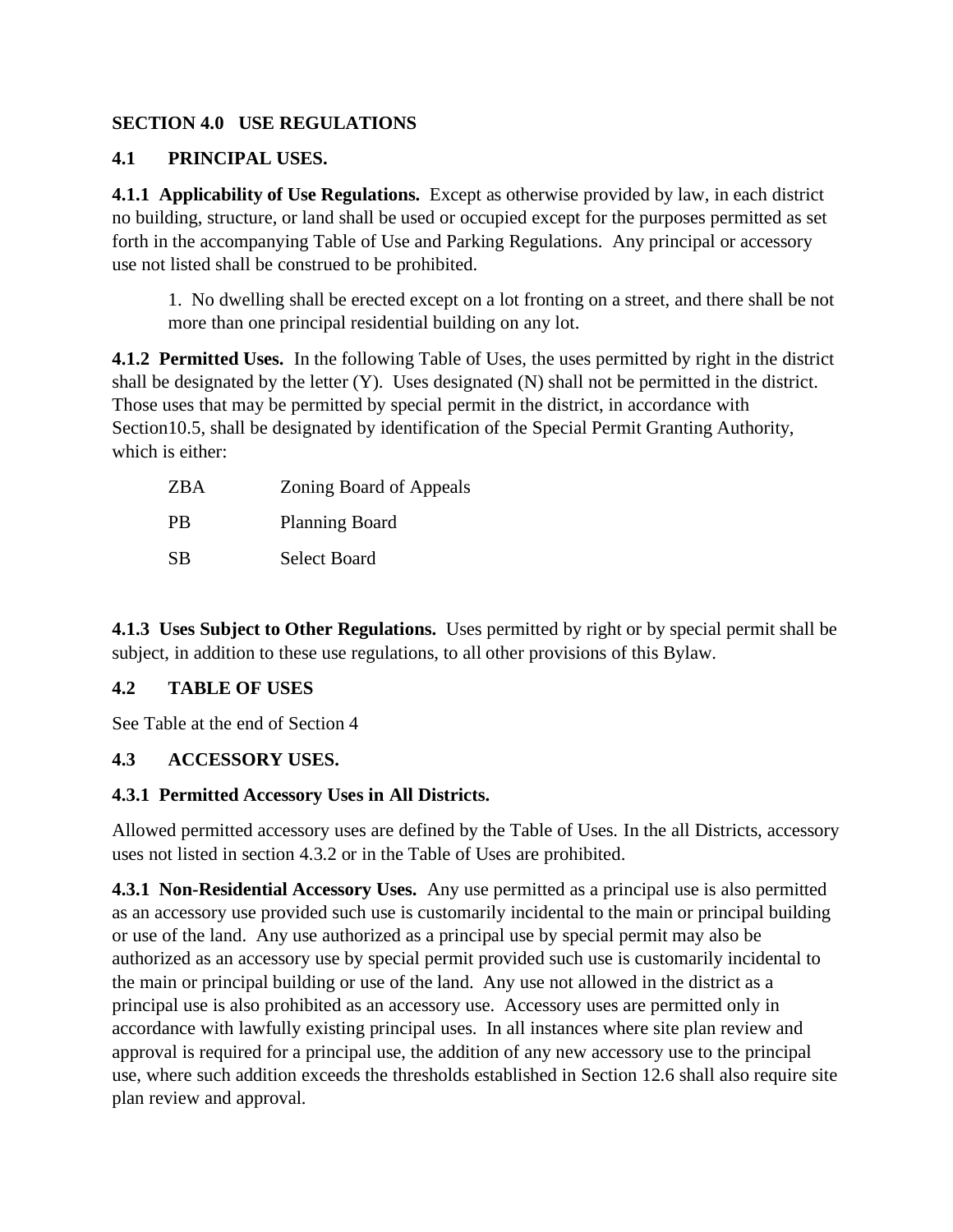**4.3.2 Residential Accessory Uses.** In addition to the accessory uses allowed in the Table of Uses or that meet the definition of accessory use in Section 2, the following accessory uses are specifically permitted as of right or by special permit in a single or two-family residence whether in or outside a Residence District, as set forth herein:

1. Boarders in Single-Family Dwelling. The renting of rooms and/or furnishing of board to not more than four (4) persons in a single-family dwelling by the owner/occupant thereof shall be a permitted accessory use.

2. Home Occupation.

3. Swimming Pools. The Inspector of Buildings may grant a building permit for a swimming pool accessory to a residential use subject to the following conditions:

a. Lot and lot coverage must be conforming and coverage conforming.

b. No swimming pool shall be constructed within the setbacks required for the principal dwelling as measured from the inside edge of the pool rim to the lot line.

c. All swimming pools shall have a fence at least four feet high as required by the State Building Code that enclose and effectively limit access to the pool.

d. All lighting associated with a swimming pool must be directed downward and must not create light spillage closer to the property line than the setbacks of the principal dwelling.

e. Landscaped fence perimeter to screen visibility from the street is encouraged.

f. Any swimming pools that do not satisfy the above criteria a-d may be constructed only by the issuance of a special permit from the Zoning Board of Appeals.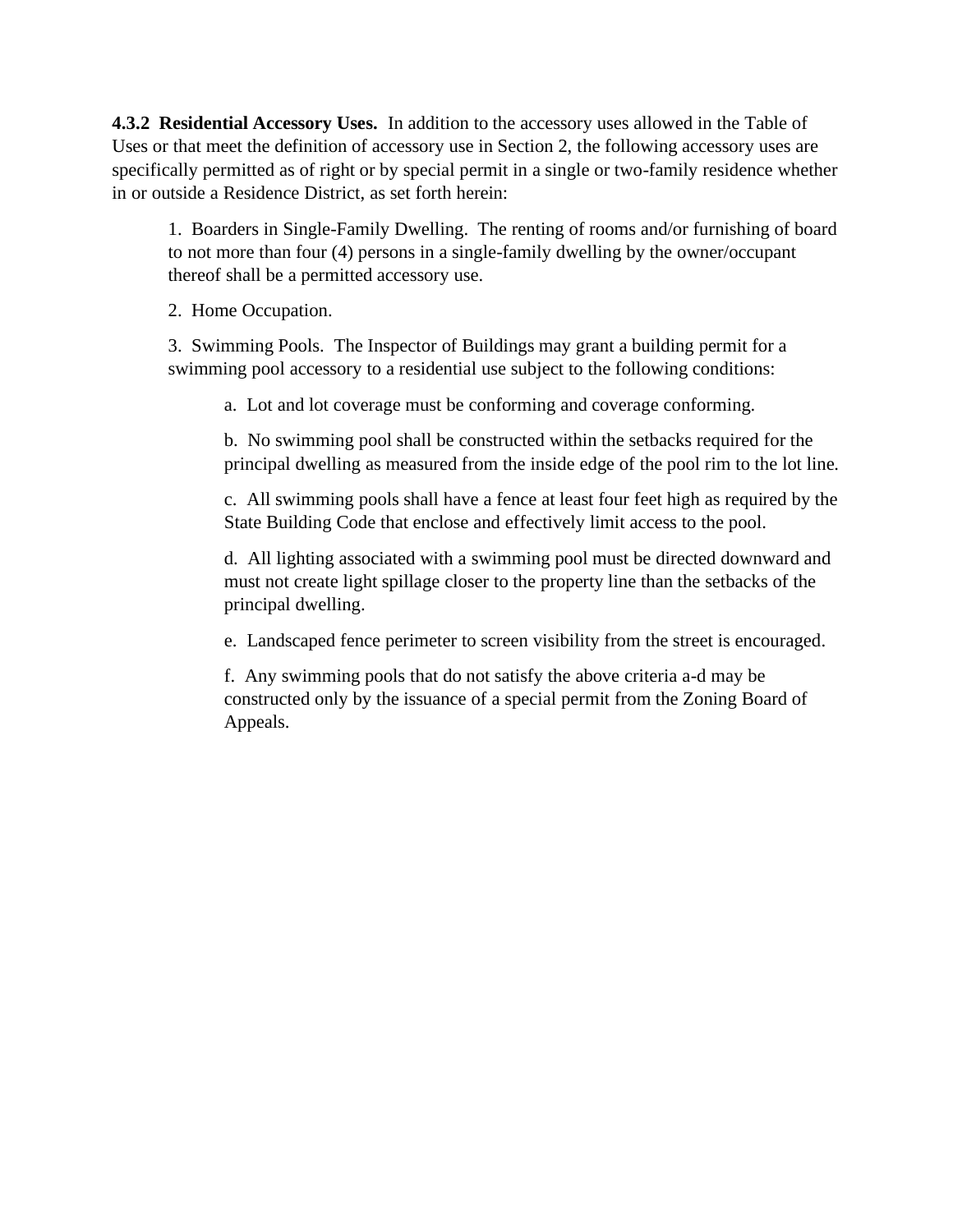### **4.2 Manchester-by-the-Sea Table of Uses and Associated Notes**

The uses permitted by right in the district shall be designated by the letter (Y). Uses not permitted in the district shall be designated (N). Those uses that may be permitted by special permit in the district, in accordance with Section 12.5, shall be designated by identification of the Special Permit Granting Authority, which is either: Zoning Board of Appeals (ZBA) or Planning Board (PB). Uses permitted by right or by special permit shall be subject, in addition to these use regulations, to all other provisions of the Bylaw.

| <b>Districts</b>                                                                                                                                                                                                                                                |                         |                         |                         |                           |                           |                         |             |                       |
|-----------------------------------------------------------------------------------------------------------------------------------------------------------------------------------------------------------------------------------------------------------------|-------------------------|-------------------------|-------------------------|---------------------------|---------------------------|-------------------------|-------------|-----------------------|
|                                                                                                                                                                                                                                                                 | $\mathbf A$             | B                       | $\mathbf C$             | D <sub>1</sub>            | D2                        | E                       | $\mathbf G$ | LCD(1)                |
| <b>USE</b>                                                                                                                                                                                                                                                      | Residential A<br>Single | Residential B<br>Single | Residential C<br>Single | Residential<br>District 1 | Residential<br>District 2 | Residential E<br>Single | General     | Commercial<br>Limited |
| A. RESIDENTIAL                                                                                                                                                                                                                                                  |                         |                         |                         |                           |                           |                         |             |                       |
| 1. One single family detached dwelling                                                                                                                                                                                                                          | Y                       | $\mathbf Y$             | Y                       | $\mathbf Y$               | $\mathbf Y$               | $\mathbf Y$             | Y           | N                     |
| 2. Two family dwelling                                                                                                                                                                                                                                          | N                       | N                       | N                       | Y                         | ZBA                       | N                       | Y(2)        | N                     |
| 3. Conversion of a one-family dwelling into a<br>two-family dwelling                                                                                                                                                                                            | N                       | N                       | N                       | Y                         | ZBA/Y<br>(3)              | N                       | Y           | N                     |
| 4. Conversion of an existing dwelling into a<br>three-family dwelling with no increase in gross<br>floor area                                                                                                                                                   | N                       | N                       | N                       | $\mathbf N$               | $\mathbf N$               | ${\bf N}$               | Y(4)        | N                     |
| 5. Multifamily dwelling with not more than four<br>dwelling units (with conditions described in note<br>4 below)                                                                                                                                                | N                       | N                       | N                       | N                         | N                         | N                       | PB(5)       | N                     |
| 6. Residential Conservation Cluster (6)                                                                                                                                                                                                                         | PB                      | PB                      | PB                      | PB                        | PB                        | PB                      | PB          | N                     |
| <b>B. COMMUNITY FACILITIES</b>                                                                                                                                                                                                                                  |                         |                         |                         |                           |                           |                         |             |                       |
| 1. Use of land or structures for religious<br>purposes                                                                                                                                                                                                          | $\mathbf Y$             | Y                       | $\mathbf Y$             | $\mathbf Y$               | Y                         | $\mathbf Y$             | $\mathbf Y$ | $\mathbf Y$           |
| 2. Use of land or structures for educational<br>purposes (7)                                                                                                                                                                                                    | Y                       | Y                       | Y                       | Y                         | Y                         | Y                       | Y           | Y                     |
| 3. Child Care Center/School Aged Child Care<br>Program                                                                                                                                                                                                          | $\mathbf Y$             | $\mathbf Y$             | Y                       | Y                         | Y                         | $\mathbf Y$             | $\mathbf Y$ | $\mathbf Y$           |
| 4. Municipal uses including: parks,<br>playgrounds, senior center, offices, fire and<br>police stations, municipal recreational uses,<br>municipal wells, water storage and processing,<br>sewage lift stations, and related building and<br>parking facilities | Y                       | Y                       | Y                       | Y                         | Y                         | Y                       | Y           | $\mathbf Y$           |
| 6. Charitable or philanthropic use; hospital,<br>nursing care facility, sanitarium                                                                                                                                                                              | PB                      | PB                      | PB                      | PB                        | PB                        | PB                      | PB          | N                     |
| 7. Community or private club                                                                                                                                                                                                                                    | PB                      | PB                      | PB                      | PB                        | PB                        | PB                      | PB          | Y(8)                  |
| 8. Cemetery, not conducted for profit                                                                                                                                                                                                                           | PB                      | PB                      | PB                      | PB                        | PB                        | PB                      | PB          | N                     |
| 9. Public utility or public communications<br>building not including a service station or outside<br>storage of supplies                                                                                                                                        | PB                      | PB                      | PB                      | PB                        | PB                        | PB                      | PB          | N                     |
| C. AGRICULTURAL USES                                                                                                                                                                                                                                            |                         |                         |                         |                           |                           |                         |             |                       |
| 1. Non-nuisance agriculture, horticulture and<br>floriculture                                                                                                                                                                                                   | Y                       | Y                       | Y                       | Y                         | Y                         | Y                       | Y           | Y                     |
| 2. Greenhouse, nursery uses for horticultural and<br>floricultural purposes                                                                                                                                                                                     | ${\rm N}$               | N                       | N                       | N                         | N                         | N                       | Y           | ${\bf N}$             |
| 4. The raising or keeping of livestock, including<br>poultry, horses, or cows as regulated by the<br>Board of Health.                                                                                                                                           | PB                      | PB                      | PB                      | PB                        | PB                        | PB                      | N           | N                     |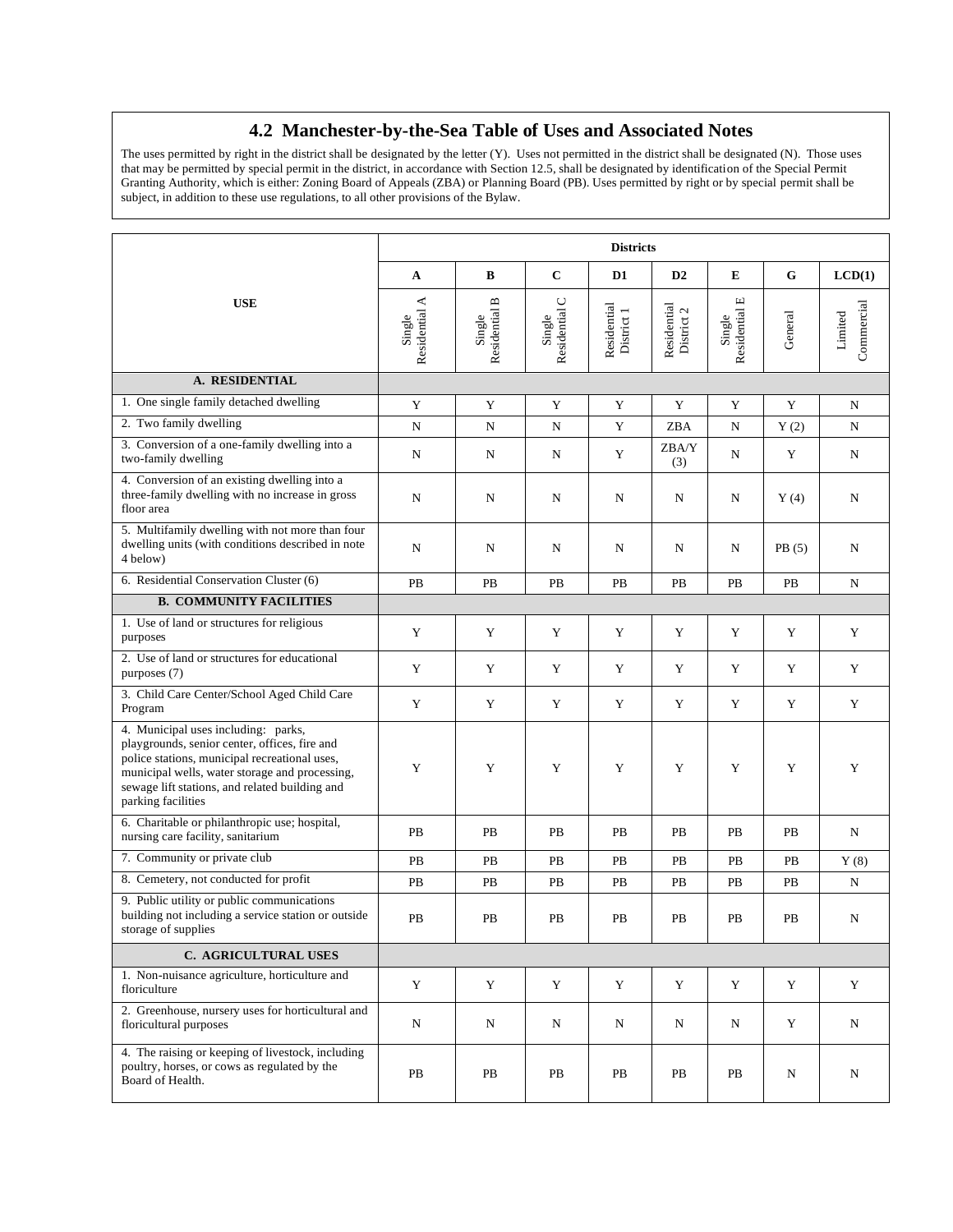|                                                                                                          | <b>Districts</b>        |                         |                         |                           |                           |                                                                     |             |                          |
|----------------------------------------------------------------------------------------------------------|-------------------------|-------------------------|-------------------------|---------------------------|---------------------------|---------------------------------------------------------------------|-------------|--------------------------|
|                                                                                                          | A                       | B                       | $\mathbf C$             | D1                        | D2                        | E                                                                   | $\mathbf G$ | LCD(1)                   |
| <b>USE</b>                                                                                               | Residential A<br>Single | Residential B<br>Single | Residential C<br>Single | Residential<br>District 1 | Residential<br>District 2 | $\begin{array}{c} \mbox{Single}\\ \mbox{Residential E} \end{array}$ | General     | Commercial<br>Limited    |
| <b>D. COMMERCIAL USES</b>                                                                                |                         |                         |                         |                           |                           |                                                                     |             |                          |
| 1. Business or professional office building; bank<br>or financial institution                            | N                       | N                       | N                       | N                         | N                         | N                                                                   | Y           | Y                        |
| 2. The office of a doctor, dentist or other<br>member of a recognized profession (8)                     | Y                       | Y                       | Y                       | Y                         | Y                         | Y                                                                   | Y           | N                        |
| 3. Medical office building for no more than three<br>dotors(9)                                           | ZBA                     | ZBA                     | ZBA                     | ZBA                       | ZBA                       | ZBA                                                                 | ZBA         | N                        |
| 4. General retail uses                                                                                   | N                       | N                       | $\mathbf N$             | ${\bf N}$                 | N                         | N                                                                   | Y           | N                        |
| 5. Personal or general service establishment                                                             | ${\bf N}$               | N                       | ${\bf N}$               | N                         | N                         | N                                                                   | $\mathbf Y$ | N                        |
| 6. Restaurant                                                                                            | N                       | N                       | N                       | N                         | N                         | N                                                                   | Y           | N                        |
| 7. Indoor recreational club or facility                                                                  | N                       | N                       | N                       | N                         | N                         | N                                                                   | N           | $\mathbf Y$              |
| 8. Printing and publishing establishment                                                                 | N                       | N                       | N                       | N                         | N                         | $\mathbf N$                                                         | Y           | N                        |
| 9. Personal Wireless Telecommunication<br><b>Service Facility</b>                                        | N                       | N                       | N                       | N                         | N                         | N                                                                   | N           | N                        |
| 10. Yacht storage, construction, and service and<br>related uses                                         | N                       | N                       | N                       | N                         | N                         | N                                                                   | Y           | N                        |
| 11. Fish and shellfish landing, storage, and<br>handling (but not a fish processing or similar<br>plant) | N                       | N                       | N                       | N                         | N                         | N                                                                   | Y           | N                        |
| 12. Wind energy conversion systems                                                                       | PB                      | PB                      | PB                      | PB                        | PB                        | PB                                                                  | PB          | N                        |
| 13. WECF, Wind Monitoring and<br>Meteorological towers                                                   | N                       | N                       | N                       | N                         | N                         | N                                                                   | N           | N                        |
| 14. Large-scale ground-mounted solar<br>photovoltaic installation (See Section 11.1)                     | N                       | N                       | N                       | N                         | N                         | N                                                                   | N           | N                        |
| 15. Public parking or garaging of automobiles<br>not incidental to another permitted use                 | N                       | N                       | N                       | N                         | N                         | N                                                                   | PB          | $\overline{\mathbf{PB}}$ |
| 16. Helicopter landing, storage or parking<br>facility                                                   | PB                      | PB                      | PB                      | PB                        | PB                        | PB                                                                  | PB          | PB                       |
| 17. Marijuana business and treatment center                                                              | N                       | N                       | ${\bf N}$               | ${\bf N}$                 | N                         | N                                                                   | N           | PB                       |
| 18. Laboratories, research and development, and<br>related light manufacturing, assembly                 | N                       | N                       | N                       | N                         | N                         | N                                                                   | N           | PB (10)                  |
| <b>E. ACCESSORY USES</b>                                                                                 |                         |                         |                         |                           |                           |                                                                     |             |                          |
| 1. Up to four boarders in a single-family dwelling<br>with common cooking and living facilities (11)     | Y                       | Y                       | Y                       | Y                         | Y                         | Y                                                                   | Y           | Y                        |
| 2. Maintaining on any lot not more than one<br>commercial vehicle                                        | Y                       | $\mathbf Y$             | $\mathbf Y$             | Y                         | Y                         | Y                                                                   | Y           | Y                        |
| 3. Garaging or maintaining of more than 4<br>automobiles when accessory to a dwelling                    | ZBA                     | ZBA                     | ZBA                     | ZBA                       | ZBA                       | ZBA                                                                 | ZBA         | N                        |
| 4. Tennis court, or similar court when accessory<br>to a dwelling                                        | ZBA                     | ZBA                     | ZBA                     | ZBA                       | ZBA                       | ZBA                                                                 | ZBA?        | N                        |
| 5. Swimming pool accessory to a dwelling as<br>defined in section 4.3.2                                  | Y/ZBA                   | Y/ZBA                   | Y/ZBA                   | Y/ZBA                     | Y/ZBA                     | Y/ZBA                                                               | ZBA?        | N                        |
| 6. Accessory Dwelling Unit (12)                                                                          | ZBA                     | ZBA                     | ZBA                     | N                         | N                         | ZBA                                                                 | ZBA         | N                        |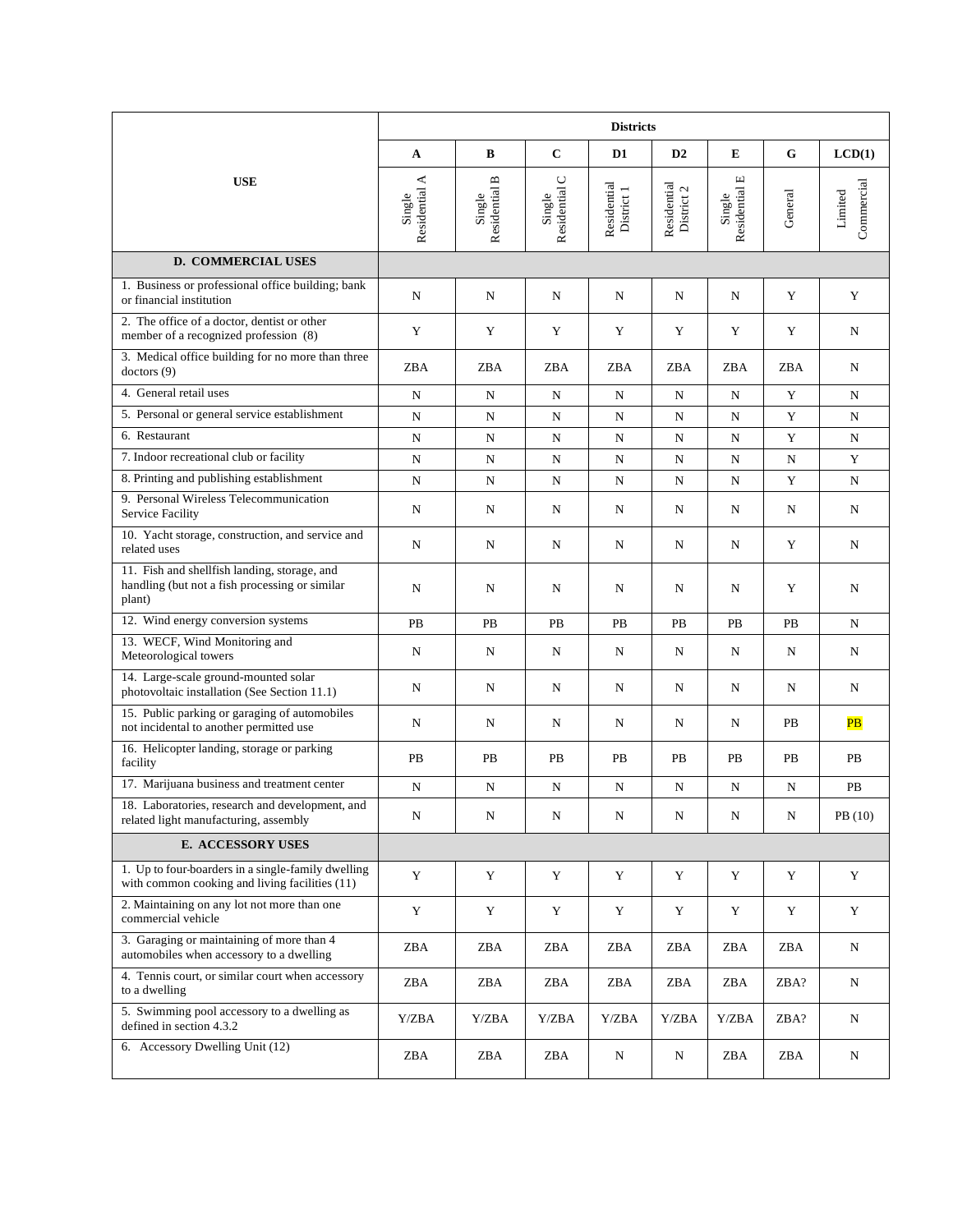|                                                                                                                                                                                                               | <b>Districts</b>           |                         |                                 |                           |                           |                                                     |            |                       |
|---------------------------------------------------------------------------------------------------------------------------------------------------------------------------------------------------------------|----------------------------|-------------------------|---------------------------------|---------------------------|---------------------------|-----------------------------------------------------|------------|-----------------------|
|                                                                                                                                                                                                               | A                          | $\bf{B}$                | $\mathbf{C}$                    | D <sub>1</sub>            | D2                        | ${\bf E}$                                           | G          | LCD(1)                |
| <b>USE</b>                                                                                                                                                                                                    | ⋖<br>Residential<br>Single | Residential B<br>Single | $\cup$<br>Residential<br>Single | Residential<br>District 1 | Residential<br>District 2 | $\boxed{\mathbf{L}}$<br>Residential<br>$\rm Single$ | General    | Commercial<br>Limited |
| 7. As part of an existing garage, stable or other<br>existing structure, family living quarters for an<br>employee of the owner/occupant (13)                                                                 | ZBA                        | <b>ZBA</b>              | <b>ZBA</b>                      | <b>ZBA</b>                | <b>ZBA</b>                | ZBA                                                 | <b>ZBA</b> | N                     |
| 8. Customary home occupation conducted in a<br>dwelling or building accessory thereto by a<br>person residing on the premises (14)                                                                            | Y                          | Y                       | Y                               | Y                         | Y                         | Y                                                   | Y          | N                     |
| 9. Accessory uses or structure on the same lot<br>with and customarily incidental to a permitted<br>main use on the same premises, including off-<br>street parking                                           | Y                          | Y                       | Y                               | Y                         | Y                         | Y                                                   | Y          | Y                     |
| 10. Family day care home, large                                                                                                                                                                               | <b>ZBA</b>                 | <b>ZBA</b>              | ZBA                             | <b>ZBA</b>                | ZBA                       | <b>ZBA</b>                                          | <b>ZBA</b> | <b>ZBA</b>            |
| 11. Family day care home, small                                                                                                                                                                               | Y                          | Y                       | Y                               | Y                         | Y                         | Y                                                   | Y          | Y                     |
| 12. Adult social day care                                                                                                                                                                                     | ZBA                        | <b>ZBA</b>              | ZBA                             | ZBA                       | ZBA                       | <b>ZBA</b>                                          | <b>ZBA</b> | ZBA                   |
| F. OTHER                                                                                                                                                                                                      |                            |                         |                                 |                           |                           |                                                     |            |                       |
| 1 Matters (including the construction or<br>alteration of any structure or the use thereof) all<br>or any part of which is within tideland lying<br>below Mean High Water (per U.S. Geodetic<br>Survey $(15)$ | N/A                        | PB                      | N/A                             | N/A                       | N/A                       | PB                                                  | PB         | N/A                   |

#### NOTES TO TABLE:

 $(1.)$  Any allowed use within the LC District requires site plan approval from the Planning Board as provided in this bylaw.

- (2.) Such alteration or reconstruction shall not include an increase in floor area or volume, except that shed and individual dormers shall not be considered to be an increase in volume.
- (3.) In the D-2 district, the conversion of a single-family residence in existence on the lot as of May 6, 1991 to a two-dwelling unit structure and the construction of a two-dwelling unit are permitted, if authorized by a special permit issued by the Zoning Board of Appeals. However, the conversion to a two-dwelling unit of a structure existing on the lot as of May 6, 1991, that does not involve any increase in the size, height or volume of the structure, including the construction of exterior stairways, porches, patios or decks, shall not require a special permit as long as there is compliance with the following criteria.
	- a. The units within the structure shall connect with the municipal sanitary sewer;
	- b. The new or expanded structure is appropriate in terms of bulk, shape, location on the lot and relationship to abutting properties and existing structures within the immediate and general neighborhood;
	- c. Off-street parking regulations of Section 6.2 of this By-Law are met;
	- d. The converted two-unit structure may not be substantially different in character from the existing building, except in a case where changes in building facade or design would better reflect the overall character of the surrounding neighborhood;
	- e. The resulting structure will be in harmony with the surrounding neighborhood.
- (4.) An existing dwelling which is altered or reconstructed so as to contain no more than three dwelling units. Such alteration or reconstruction shall not include an increase in floor area or volume. Except for shed dormers, individual dormers are not considered to be an increase in volume.
- (5.) A new or enlarged existing dwelling containing not more than 4 dwelling units if authorized by a special permit issued by the Planning Board in accordance with the provisions of the special permit provisions of this bylaw;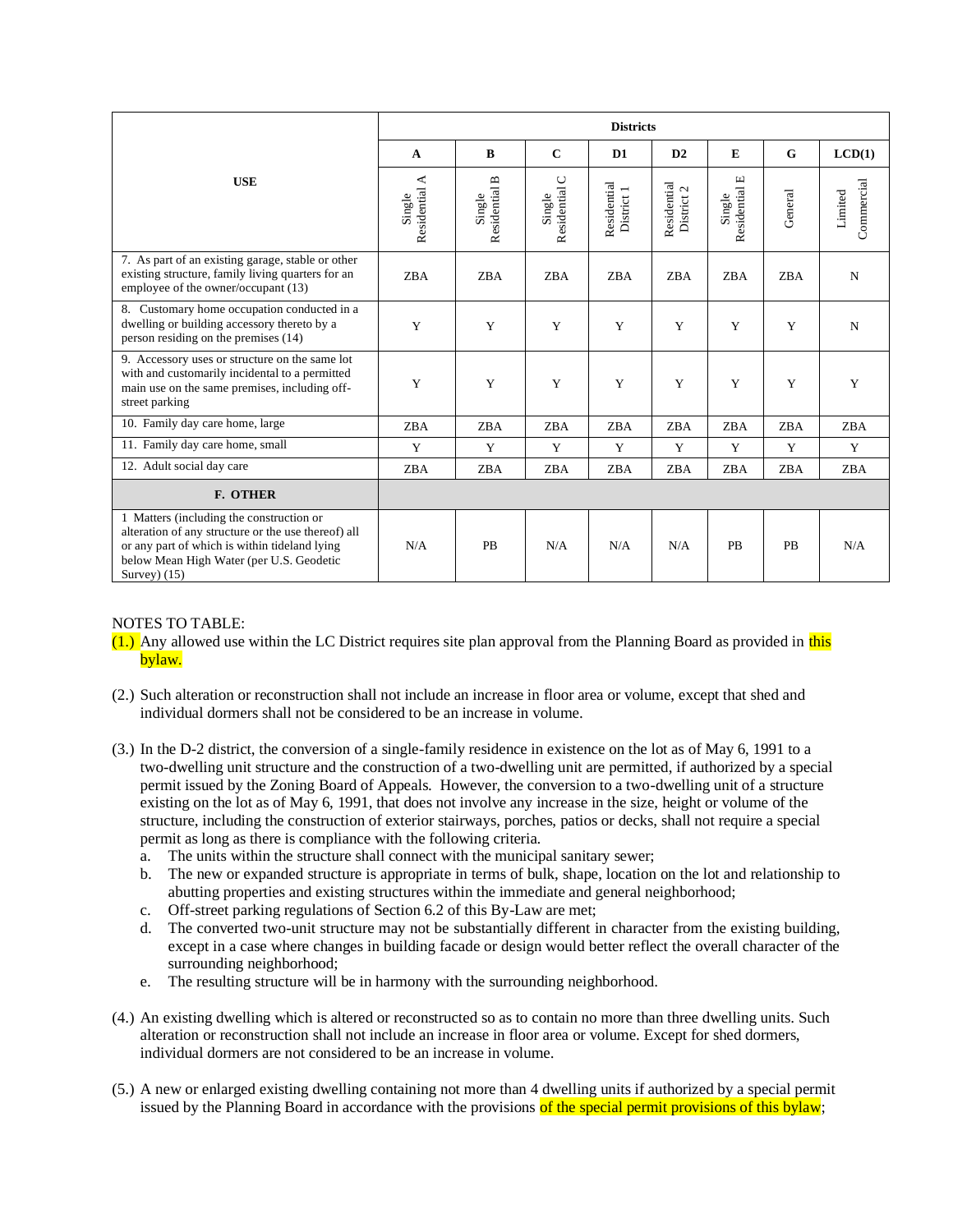in addition, the following stated provisions shall also apply. After the required public hearing, the Planning Board shall find and determine that such dwelling and use, including the site, plans and designs of the dwelling and any accessory buildings, constitute a desirable development in and will not be detrimental to the neighborhood, and subject further to the following conditions:

- a. Each unit shall have independent cooking facilities.
- b. No living quarters shall be located so that the floor elevation is more than 36 inches below the finished exterior grade.
- c. The dwelling and to the extent appropriate any accessory building shall connect with a municipal sanitary sewer;
- d. The density shall not exceed the rate of 15 dwelling units per acre of lot except for a dwelling constructed or enlarged on a lot of less than 12,000 square feet existing on January 25, 1974;
- e. Such other conditions and restrictions as the Planning Board may prescribe in the interest of the Town in carrying out the purposes of this By-Law.
- (6.) See Section 9.2 for details
- (7.) Not for profit
- (8.) Provided there is no display or advertising except for a small professional sign not over one square foot in area.
- (9.) The offices within a single building for not more than three medical doctors, subject to the following conditions:
	- a. the Board of Appeals determines that there is a need in the Town for such offices within a single building, that there is no reasonably available and suitable office space for such doctors within a single building, or land for such a building, in a district other than a Residence District, and that there is adequate and safe off-street parking for doctors and their staffs and patients;
	- b. there is no display or advertising except for a small professional sign for each doctor not over one square foot in area;
	- c. no more than one building with offices for more than one doctor shall be permitted in the Residence Districts; and
	- d. site plan approval is required by the Planning Board.
- (10.) By Special Permit from the Planning Board, and limited to the land areas west of Pine Street, a/k/a Pipe Line Road, and east of School Street, laboratories and establishments devoted to scientific research and development; light manufacturing, assembly and processing of materials related thereto and incidental accessory uses.
- (11.) Providing there is no sign or display to advertise such use. (But it shall not be permissible to construct or operate overnight camps.).
- (12.) See Section 9.1 for requirements
- (13.) As part of an existing garage, stable or other existing structure approved by special permit of the Board of Appeals, family living quarters for and to be occupied only by an employee of the owner occupant of the dwelling while such garage, stable or other existing structure, approved by the Board of Appeals, is an accessory use. Said employee must be employed on the premises.
- (14.) Provided there is no visible display of goods from the street and no exterior advertising, except a sign of not more than two square feet in area, and provided such occupation shall not be carried on in an accessory building.
- (15.) For which an application for a state license under Section 18 of Gen. Laws Chapter 91 is required thereunder to be submitted for comments to the Planning Board.